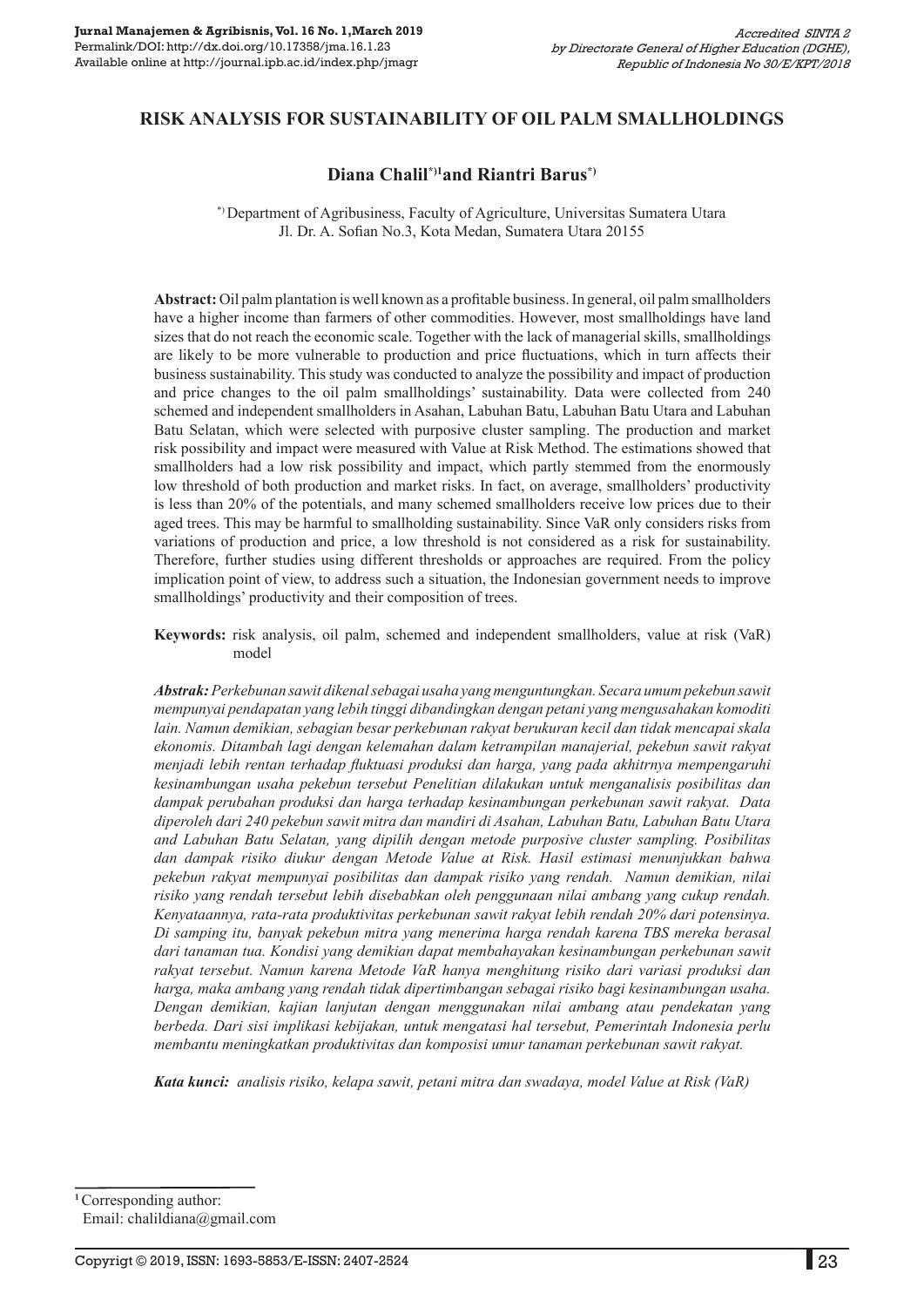# **INTRODUCTION**

Oil palm smallholdings have been developed since 1986. Initially the development was fully assisted by state and private companies. However, a decade later, triggered by the profit enjoyed by the schemed smallholders, independent smallholdings started to develop. However, they have neither applied the same cultivation treatment nor the certainty of the same sale. As a result, independent smallholders' productivity and selling prices are more fluctuated, indicating their higher production and price risks. Previous studies show that smallholdings' productivity varies from 0.23 to 4.49 tons of CPO per hectare, and 10.20 to 18.53 tons of FFB per ha, with independents having a lower level than the schemed smallholdings (Directorate General of Estate Crops, 2017; Chalil and Barus, 2016). Without a partnership, the independent smallholders also receive fluctuated selling prices, especially in the low and high production seasons, that can reach as low as IDR1,075 (USD0,08) and IDR1,724 (USD 0,125), respectively (Chalil and Barus, 2017). Most of the independent smallholders' bargaining power is also weak because they need to sell their harvest within 24 hours to big company processors, as the Fresh Fruit Bunches (FFB) is not an end product and is perishable. In addition, more than 75% of the Indonesian palm oil is exported (BPS, 2010-2015), creating a long supply chain with smallholders at the bottom of the chain. With the fluctuations and the variations in the level of production and selling prices, smallholders' income varies considerably, from IDR1,021,000 - IDR11,367,333 or USD73.81 – USD821.81 per ha per semester. In fact, oil palm smallholdings involve approximately 2,165,305 households (Directorate General of Estate Crops, 2017) and have contributed 3.47% of Indonesia's GDP (Pusdatin, 2015). While the development of oil palm smallholdings has been defined by the Indonesian Coordinating Ministry for Economic Affair (Kementerian Koordinator Bidang Perekonomian, 2011) as a provision of employment and poverty alleviation in rural areas, the production and price risks might inhibit the achievement of the program.

Based on the indications described in the background, the problems of this study can be formulated as follows: 1) The sources of production and price risks of oil palm smallholdings in North Sumatra. 2) The possibilities and impacts of the production and price risks of oil palm smallholdings in North Sumatra.

Risk is often related to uncertainties. There are two common risk measures: probability and impact. In general, people will avoid a severe risk impact although having a small probability (Howard, 1988) Probabilities and impacts can be objectively estimated, which should cover both the basic risk and catastrophic losses (Wang et al. 2010). However, farmers' risk management is also influenced by their perceptions, which are often subjective (Ogurtsov et al. 2008; Aimin, 2010; Köprülü, 2014). These explain the division of risk into objective and subjective risks (Turvey et al. 2013). In other words, the objective risk is calculated based on facts and historical data, while the subjective risk is determined by the decision maker's beliefs and values (Hansson, 2010). Even the subjective risk could be calculated with the same method applied to the objective risk calculation. In addition, beliefs and values may also be influenced by the farmers' knowledge.

Higher income often follows with higher risks. In agricultural products, this refers to cash crops and market oriented products. These products need to be monoculture to reach an economic scale and need to accommodate the consumers' preferences in the market; however, monoculture may lead to higher risk. In diversification, smallholders that have more than one commodity can have various production and price fluctuations, in which production or price decrease in one commodity can be covered by other commodities. Therefore, cash crop smallholders will deal with higher risks. In fact, both subsistence and commercial farmers have to deal with risks, including production, market, financial, politics or human and personal risks. However, their strategies to handle risks are different. Subsistence farmers chose diversified crops, storage facility and avoiding debt, while commercial farmers chose to apply more pesticides, monitored market prices, contract farming, and diversified sales channels, saved money, and select more profitable crops as their risk management strategies (Riwthong et al. 2016). Government interventions through policies can play important roles in improving the risk management strategies including those of the global supply chain. However, the process of the agreements between countries along the supply chain can in contrast amplify the price and market risks (Santeramo et al. 2014).

Girdžiūtė (2012) and Aimin (2010) suggest that the sources may be related to each other. Therefore, rather than assessing the different risk sources separately, farmers need to have integrated risk assessment to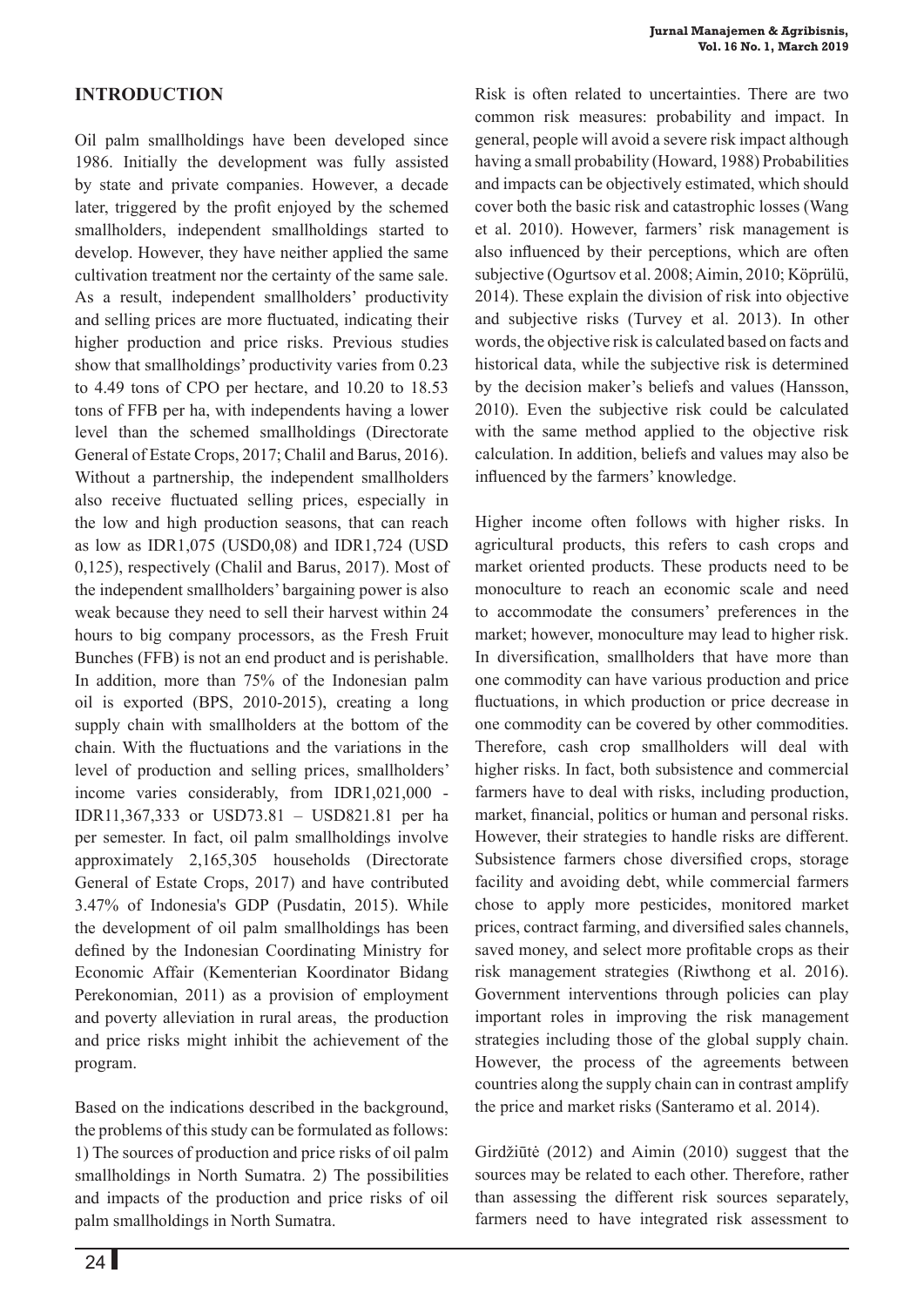identify the interaction so that the risk management decisions will be faster and more efficient. With the improvement in technology, such as in the era of Internet of Things (IoT), these traditional risks are likely to be reduced. However, new risks emerge in all perception, network and application layers (Yan et al. 2017).

Most palm oil risk analysis is concerned more about environmental and social risk aspects rather than the economic risks (Lake et al. 2016; van Dijk, 2012). In fact, most smallholders can sustainably manage their business if they address the economic risks. This study was conducted as an effort to fill in the gap of the palm oil economic risks and covers: Analysis of the risk sources; Analysis of the risk probability and impact. The results are expected to give insights for stakeholders and policymakers to develop the palm oil industry, especially in supporting employment and poverty alleviations in rural areas.

This study analyzed both production and price risks for schemed and independent smallholders in 4 oil palm smallholding centers in North Sumatra. Data were based on smallholders' memory about their production and selling price fluctuation in 2016-2018.

#### **METHODS**

This study was conducted in Labuhanbatu, Asahan, Labuhanbatu Utara dan Labuhanbatu Selatan, which are the oil palm smallholdings centres in North Sumatra, with more than 14,000 to almost 37,000 smallholders in each district (Directorate General of Estate Crops, 2017).

Primary data were collected from 240 smallholders determined by cluster stratified sampling. The cluster was based on the management, and schemed and independent smallholders, while the stratification was based on the land size,  $\leq$  3 ha and > 3 ha. Risk data were collected by interviewing smallholders about their production and selling price over the past 3 years. All information was based on their memories, as no one had any record on them.

Risk was analysed using the statistical approach of Value at Risk (VaR) model, which had been broadly applied in previous studies (Asfaha et al. 2014; Saragih, 2018; Suharyanto et al. 2015). VaR estimates the maximum possible loss, X, in the coming given period when given the normal market conditions and a certain confidence level, α (Wang et al. 2010). Risk probability was measured with Z-score =  $\frac{x \cdot \bar{x}}{s}$ , in which S = production or price standard deviation,  $X=$  production or price threshold, and  $\bar{x}$  = production or price average. Risk refers to the income decrease due to low production in dry season, or low prices during peak season. The threshold value was calculated with the Break Event condition, in which probability was obtained from the area of the normal Z distribution table. Risk impact was calculated with:

$$
VaR = \bar{x} + z\left(\frac{s}{\sqrt{n}}\right)
$$

Note: S (the loss standard deviation);  $\bar{x}$  (loss average).

Income was calculated with the cash flow approach. Average productivity and selling price were calculated with weighted average, considering the 3 months of shortage season and the 3 months of peak season. Initially, shortage season occurs from January to March or April during the dry season, while peak season starts from June to August during the rainy season. Currently the dry and rainy seasons change, so do the shortage and peak seasons. However, the duration is mostly the same, which is 3 month for each season and 6 months for the normal one. This study analysed both production and price risks based on their variations. Sources, probability and impact of the risks were indicated and calculated with details in Figure 1.

#### **RESULTS**

#### **Analysis of the risk sources**

The production decrease of oil palm trees can stem from seasonal conditions, fertilizer applications, pest or disease attacks, and management conditions. There are 2 seasonal conditions, namely, the shortage (*trek*) during the dry season and the peak season during the wet season. During shortage seasons, yield decreases and price increases, and vice versa during the peak season. Benny et al. (2015) study in North Sumatra, Jambi and Riau showed that in 2015, oil palm productivity was significantly influenced by climate (rainfall, humidity and temperature), but not by topography and soil fertility. However, the impact could vary with the difference in soil condition. For example, in general oil palm production will be higher with higher rainfall; however, when the soil water absorption capacity is low and erosion rate is high, rainfall volume will be negatively correlated with the level of production.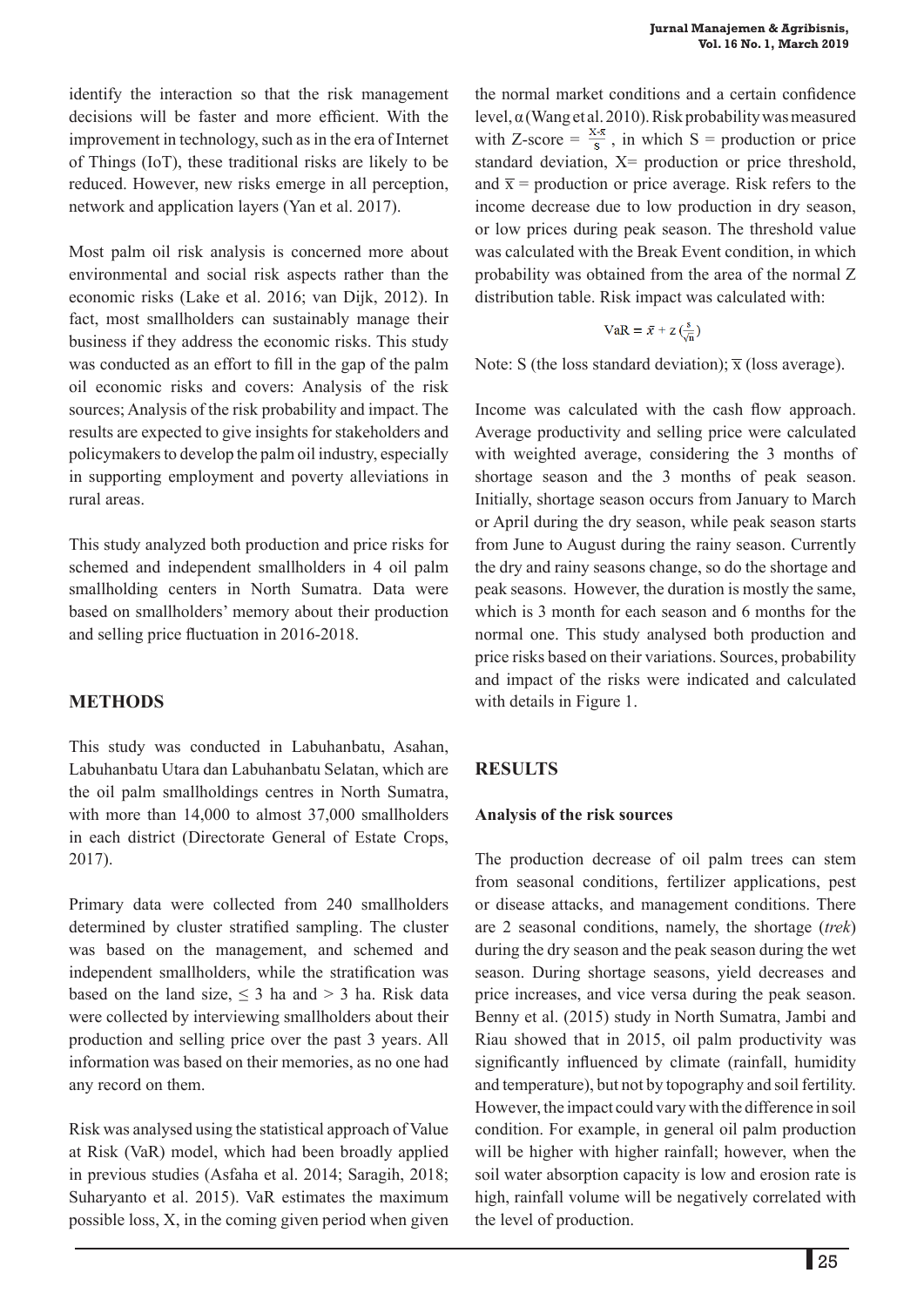

Figure 1. Research framework

Management type can be differentiated into schemed and independent. All schemed smallholders receive trainings or mentoring from state or private company staff; as a result, they tend to apply better agricultural practices and management in comparison to independent ones. In addition, with less financial support and access to production factors, many independent smallholders do not apply the appropriate amount and type of fertilizers. The recommended fertilization is 4 times a year, with dose and type in accordance with the age of the trees. However, the fertilizing frequency range of independent smallholders is zero to 3 times with high variations in dose and type of fertilizers. Schemed smallholders also have partnerships with companies, mainly for selling the Fresh Fruit Bunches to mills. With the Regulation of the Agricultural Ministry, the prices of schemed smallholders have reached minimum levels, which are based on the minimum shares of smallholders. The government price differs for FFB from oil palm tree with different ages. Therefore, unless the yields come from different tree ages, the selling price of schemed smallholders is relatively high and stable compared to the independent smallholders (Figure 2).

## **Analysis of the risk probability and impact**

After taking out outliers, 66 schemed data and 124 independent data samples were used. Table 1 shows that both schemed and independent smallholders have

market risks i.e. 0.001% and 0.005%, respectively. The risk probability is also low because the thresholds are low, as their production costs are also low. The biggest cost share comes from the labour expenditure, with an average of 52.14% and 53.73% of the schemed and independent total production costs, respectively. From the total labour usage, 31.29% and 32.92% of the schemed and independent smallholders' workers came from family workers, so they were not paid. In addition, 75.26% still used cheap illegitimate seeds, which can only reach 70% maximum production from legitimate ones, and most of them apply the less than recommended amount of fertilizers. Climate changes are also not extreme in North Sumatra, and pest and disease are still controllable. For schemed smallholders, the 0.337 ton/ha/month production threshold means that the minimum production they need is 4.044 ton/ ha/year, while on average they get 1.32 ton/ha/month or 15.84 ton/ha/year. However, the potential of the 22 year old tree yield with S3 land suitability is 21 ton/ha/ year. For independent smallholders, the 0.377 ton/ha/ month production threshold means that the minimum production is 4.524 ton/ha/year, while on average they receive 1.55 ton/ha/month or 18.60 ton/ha/year. In fact, the potential of 10-21 year old trees for S3 land suitability is 25 ton/ha/year (Table 2).

low risk probability in production i.e. 11.22% and 4.73%, respectively. Similarly, both also have low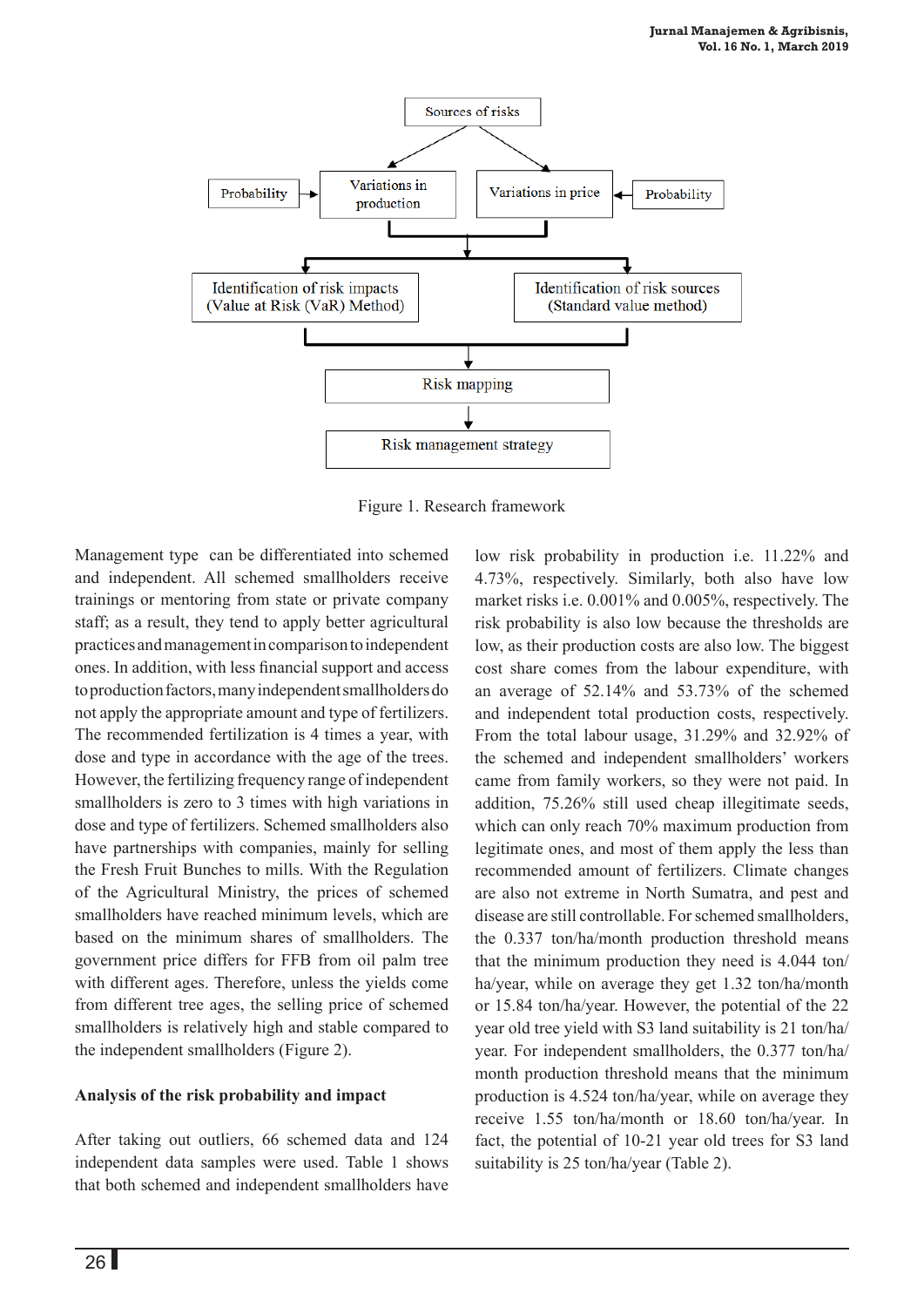

Figure 2. The Development of FFB Open market and government price

|  |  | Table 1. VaR Analysis Results |  |
|--|--|-------------------------------|--|
|--|--|-------------------------------|--|

| Description         | Schemed $(n=66)$     |               | Independent $(n=124)$ |               |
|---------------------|----------------------|---------------|-----------------------|---------------|
|                     | production           | Market        | Production            | Market        |
| Threshold           | $0.338$ ton/ha/month | IDR371.540/kg | $0.380$ ton/ha/month  | IDR349.099/kg |
| Z score             | $-1.215$             | $-4.291$      | $-1.671$              | $-3.897$      |
| Probability $(\% )$ | 11.224               | 0.001         | 4.732                 | 0.005         |
| VaR (IDR/ha/year)   | 3,008,500            |               | 975,591               |               |

Table 2. Smallholdings' characteristics

|                             | Schemed $(n=66)$ |                          | Independent $(n=124)$    |                          |
|-----------------------------|------------------|--------------------------|--------------------------|--------------------------|
| Description                 | Average          | Range                    | Average                  | Range                    |
| Income (IDR/ha/year)        | 16,763,412.24    | $1,077,000 - 38,857,600$ | 19,726,333               | 4,422,000 - 38,857,600   |
| Trees' age (year)           | -                | $4 - 41$                 | $\overline{\phantom{a}}$ | $4 - 38$                 |
| 3-9 year $(\% )$            | 12               |                          | 14                       |                          |
| 10-21 year $(\% )$          | 31               |                          | 59                       | $\overline{\phantom{a}}$ |
| $>21$ year $(\% )$          | 57               |                          | 27                       |                          |
| Land size (ha)              | 2.89             | $0.60 - 10.00$           | 2.74                     | $0.30 - 22.00$           |
| Productivity (ton/ha/month) | 1.32             | $0.25 - 2.60$            | 1.55                     | $0.50 - 3.00$            |
| Selling Price (IDR/kg)      | 1,367.64         | $1,100 - 1,700$          | 1389.60                  | $1,000 - 1,700$          |

Similarly, for schemed smallholders, the IDR371.54 (USD0.03) per kg price threshold is extremely low compared to the average price of IDR1367.64 (USD0.098) per kg. Even during peak season, schemed smallholders still receive an average price of IDR1217.91 (USD0.088) per kg. For independent smallholders, the IDR349.099 (USD0.025) per kg is enormously low compared to the average price of IDR1,389.60/kg and peak season price of IDR1,229.16 (USD0.088) per kg. In fact, palm oil market is relatively dynamic. Prices can change daily, but most smallholders are not directly involved in the market. Schemed smallholders sell their FFB to the mills of their partners, receiving a selling

price close to the government price. Most independent smallholders, although having no obligation to sell to certain traders, usually sell their FFB to the same local traders. Therefore, smallholders rarely deal with market dynamics. On average, smallholders have higher production probability risks than market probability risks. Schemed production risks are significantly higher than the independent smallholders, while market risks are low for both the schemed and independent smallholders, although schemed smallholders have a slightly higher risk than the independent smallholders. Therefore, the maximum loss of the schemed smallholders is higher than the independent ones.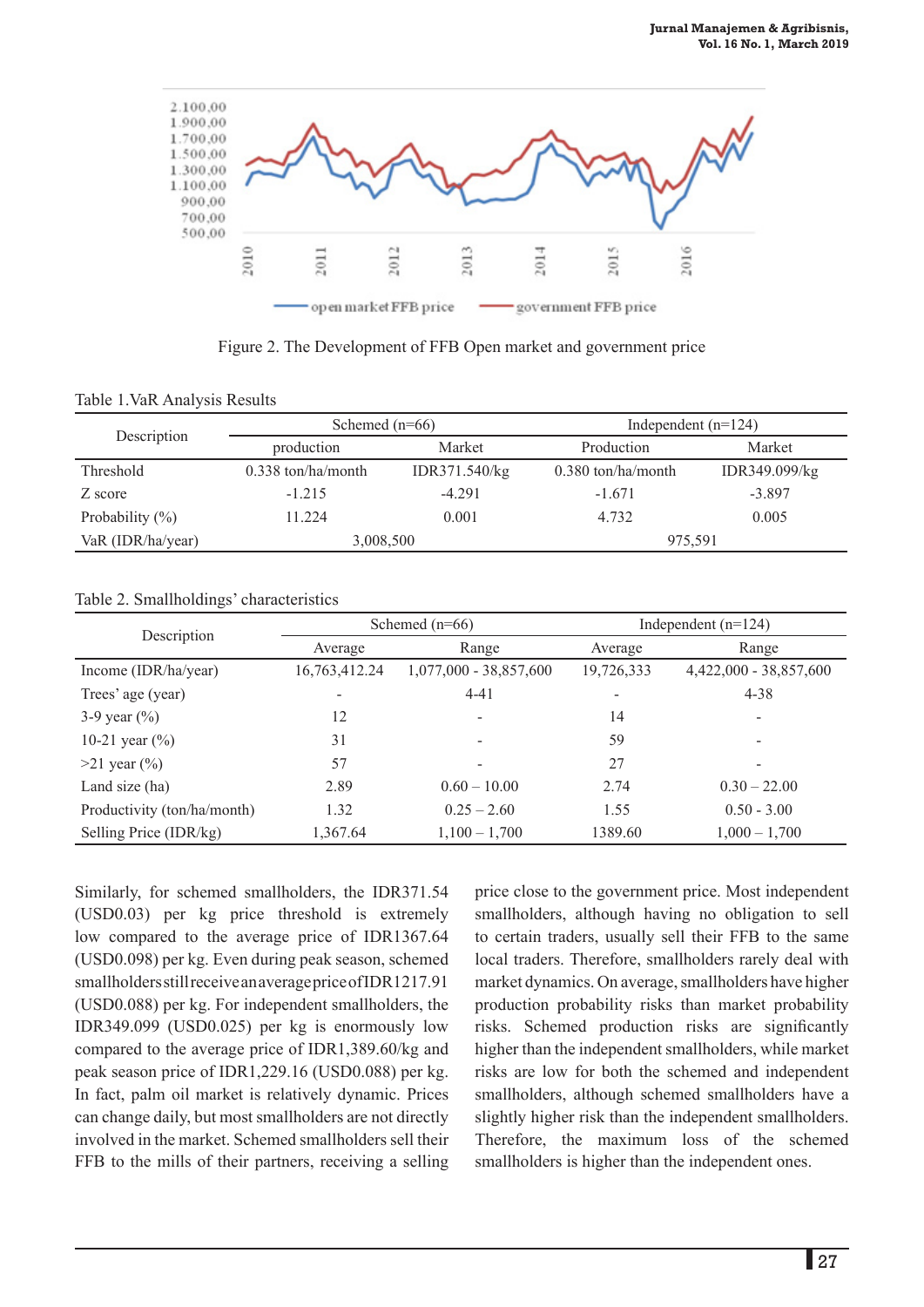Smallholders also have a low risk impact. The IDR 3,008,500 (USD217.50) and IDR975,591 (USD70.53) yearly loss impact for schemed and independent are only 17.930% and 4.934% of their total yearly average income, respectively. The schemed and independent income are IDR16,763,412 (USD1,211.93) per year and IDR19,726,333 (USD1,426.14) per year or IDR1,396,951 (USD100.99) per month and IDR1,643,861(USD118.84) per month, respectively. In fact, the North Sumatra minimum wage (Upah Minimum Provinsi/UMP) is IDR2,132,188 (USD154.15) per month, which is the minimum salary for workers that do not have the risk and uncertainty. With an average size of 2.89 ha and 2.73 ha, the schemed and independent smallholders earn IDR4,040,948 (USD292.14) per month and IDR4,498,153 (USD325.19) per month respectively. The average income of schemed smallholders is higher than that of the independent ones, because their oil palm trees of schemed smallholders are dominated by old trees. 57% of the trees of schemed smallholders are classified in the above 21 year-old group, while those of the independent smallholders are dominated by the 10-21 year-old group. In the government FFB pricing rules, the selling price of the old tree yield is lower as the oil content is also lower. In addition, the average FFB productivity of the 10-21 year old trees are higher than those from the older ones. Many smallholders are still unwilling to replant their old trees, while in fact productivity and selling price have decreased, and harvesting cost has increased. If such condition continues, the sustainability of smallholdings might be at risk.

## **Managerial Implication**

Stakeholders and the Indonesian Government need to optimize the potentials by increasing yields and selling prices. Yield increase can be achieved by using certified and legitimate seeds, and by improving Good Agricultural Practice (GAP). Higher selling prices can be received by maintaining the oil extraction rate and improving market access through integration between smallholders and the companies. At the same time, the improvement of the market access of smallholders may also increase their market, demanding the improvement in the managerial and entrepreneurial skills of smallholders as well.

#### **CONCLUSIONS AND RECOMMENDATIONS**

#### **Conclusions**

The results and discussions show that oil palm smallholders face low risk probability and impact. However, this mainly stems from the extremely low input expenditure, which leads to low productivity. As thresholds of this study used the level of production and price of BEP, such condition leads to low risks in both production and market risks.

## **Recommendations**

Future study using different approaches of threshold levels are needed to address such a condition. Another option is using variances as the measurement of risks. Chaves and Shi (2015) called inputs that increase output variance as risk-increasing, while those reduce the output variance as risk-decreasing. In addition, many schemed smallholders receive low prices as their FFB is harvested from old trees. This might harm the sustainability of oil palm smallholdings in the future. With more than 40% share of the total oil palm plantation in Indonesia, this could also harm the whole industry. Therefore, replanting and maintaining the oil palm tree age composition among the Indonesian oil palm plantation is of utmost importance.

# **ACKNOWLEDGEMENT**

Funded by Lembaga Penelitian Universitas Sumatera Utara in accordance with TALENTA Universitas Sumatera Utara Research Contract 2018 No 2590/ UN5.1.R/PPM/2018 dated 16 March 2018.

## **References**

- Aimin, H. 2010. Uncertainty, risk aversion and risk management in agriculture. *Agriculture and Agricultural Science Procedia* 1:152–156.
- Asfaha T, Desmond AF, Hailu G and Singh R. 2014. Statistical evaluation of value at risk models for estimating agricultural risk. *Journal of Statistical and Econometric Methods* 3(1):13–34.
- Benny WP, Putra SET, Supriyanta. 2015. The productivities responses of oil palm (Elaesis Guineensis Jacq) to variation of climate elements. *Vegetalika* 4(4): 21–34.